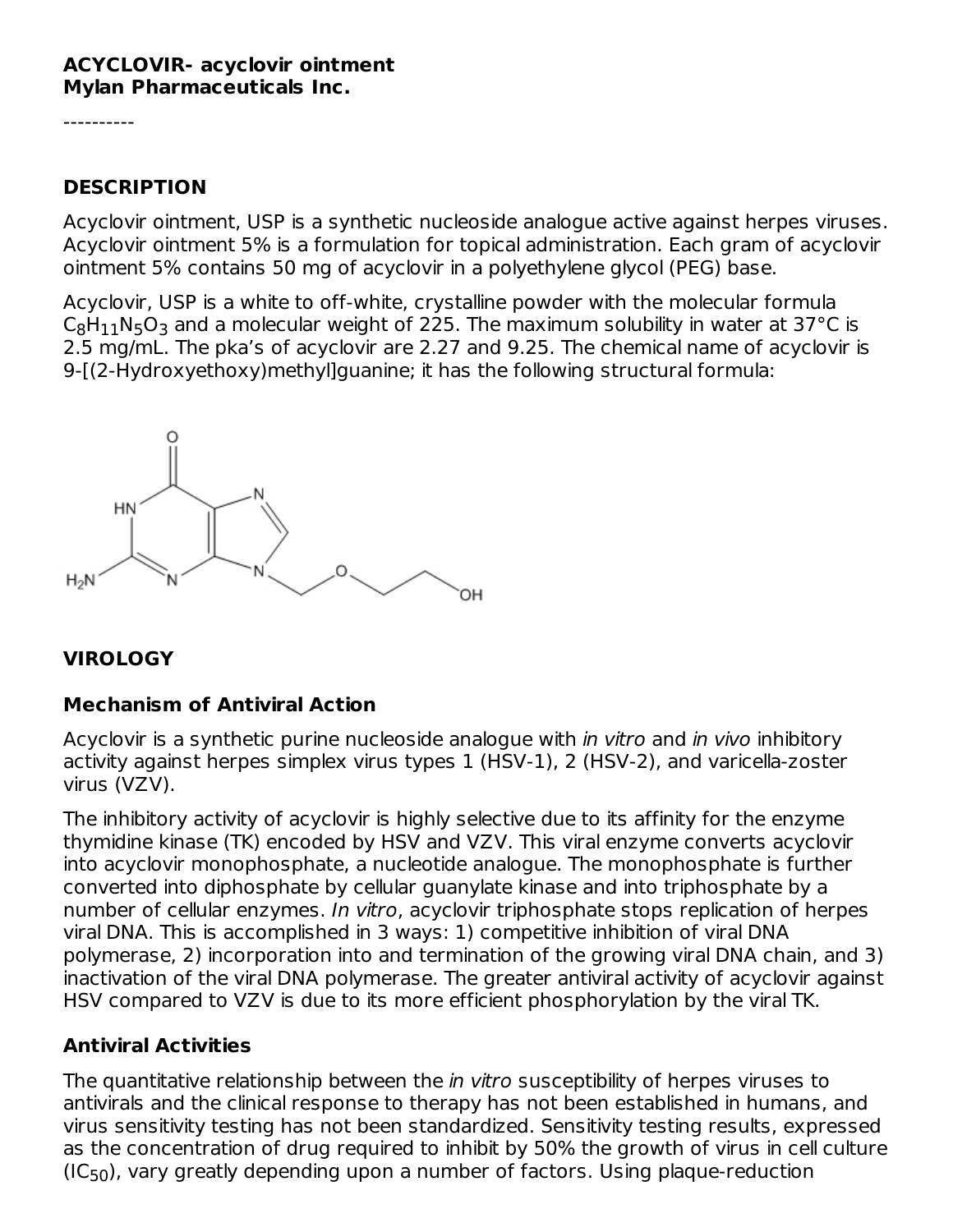assays, the IC<sub>50</sub> against herpes simplex virus isolates ranges from 0.02 to  $13.5$  mcg/mL for HSV-1 and from 0.01 to 9.9 mcg/mL for HSV-2. The IC $_{\rm 50}$  for acyclovir against most laboratory strains and clinical isolates of VZV ranges from 0.12 to 10.8 mcg/mL. Acyclovir also demonstrates activity against the Oka vaccine strain of VZV with a mean  $IC_{50}$  of  $1.35$  mcg/mL. 50

# **Drug Resistance**

Resistance of HSV and VZV to acyclovir can result from qualitative and quantitative changes in the viral TK and/or DNA polymerase. Clinical isolates of HSV and VZV with reduced susceptibility to acyclovir have been recovered from immunocompromised patients, especially with advanced HIV infection. While most of the acyclovir-resistant mutants isolated thus far from immunocompromised patients have been found to be TK-deficient mutants, other mutants involving the viral TK gene (TK partial and TK altered) and DNA polymerase have been isolated. TK-negative mutants may cause severe disease in infants and immunocompromised adults. The possibility of viral resistance to acyclovir should be considered in patients who show poor clinical response during therapy.

# **CLINICAL PHARMACOLOGY**

Two clinical pharmacology studies were performed with acyclovir ointment 5% in immunocompromised adults at risk of developing mucocutaneous Herpes simplex virus infections or with localized varicella-zoster infections. These studies were designed to evaluate the dermal tolerance, systemic toxicity, and percutaneous absorption of acyclovir.

In 1 of these studies, which included 16 inpatients, the complete ointment or its vehicle were randomly administered in a dose of 1-cm strips (25 mg acyclovir) 4 times a day for 7 days to an intact skin surface area of 4.5 square inches. No local intolerance, systemic toxicity, or contact dermatitis were observed. In addition, no drug was detected in blood and urine by radioimmunoassay (sensitivity, 0.01 mcg/mL).

The other study included 11 patients with localized varicella-zoster infections. In this uncontrolled study, acyclovir was detected in the blood of 9 patients and in the urine of all patients tested. Acyclovir levels in plasma ranged from < 0.01 to 0.28 mcg/mL in 8 patients with normal renal function, and from < 0.01 to 0.78 mcg/mL in 1 patient with impaired renal function. Acyclovir excreted in the urine ranged from < 0.02% to 9.4% of the daily dose. Therefore, systemic absorption of acyclovir after topical application is minimal.

# **CLINICAL TRIALS**

In clinical trials of initial genital herpes infections, acyclovir ointment 5% has shown a decrease in healing time and, in some cases, a decrease in duration of viral shedding and duration of pain. In studies in immunocompromised patients mainly with herpes labialis, there was a decrease in duration of viral shedding and a slight decrease in duration of pain.

In studies of recurrent genital herpes and of herpes labialis in nonimmunocompromised patients, there was no evidence of clinical benefit; there was some decrease in duration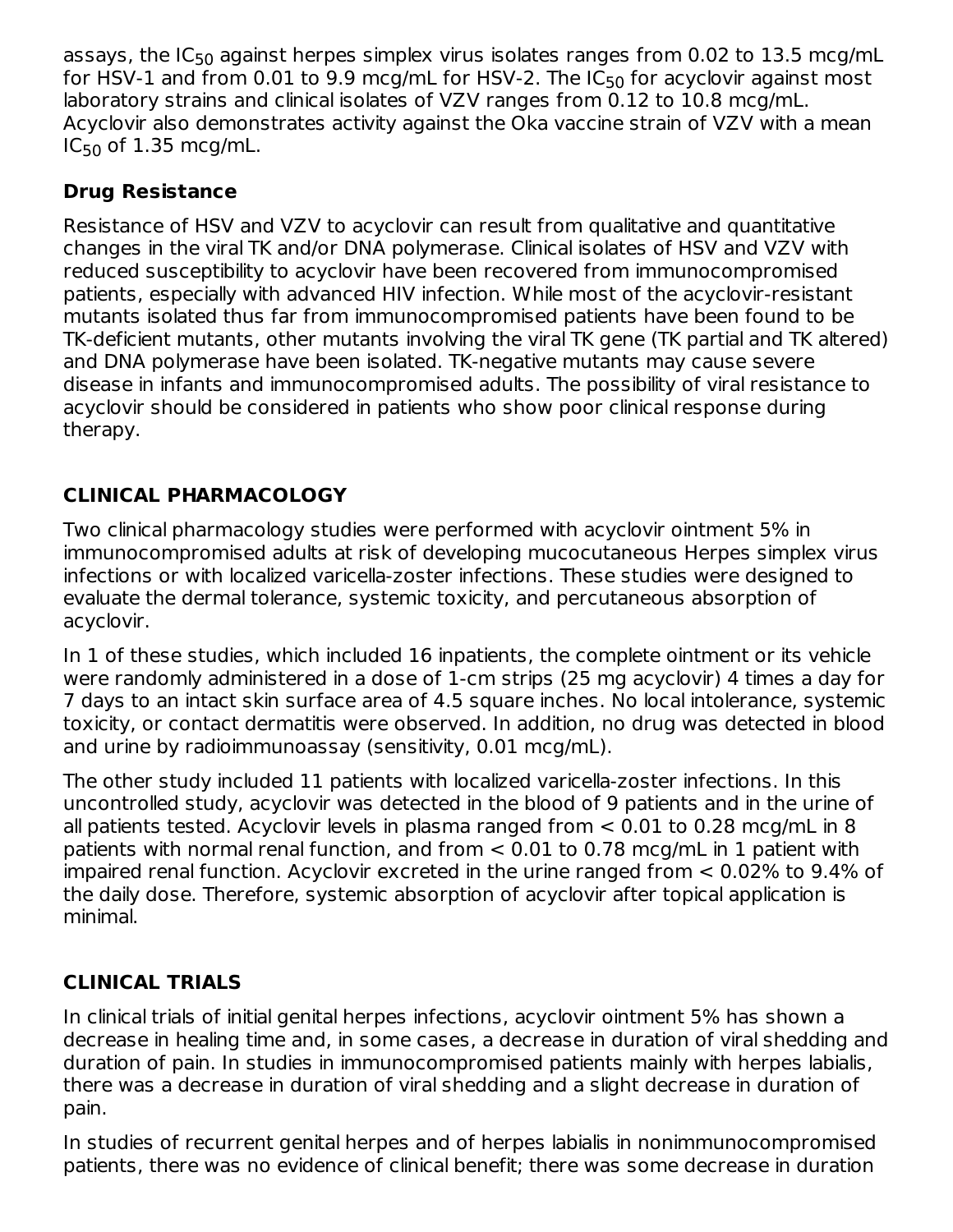of viral shedding.

### **INDICATIONS AND USAGE**

Acyclovir ointment 5% is indicated in the management of initial genital herpes and in limited non-life-threatening mucocutaneous Herpes simplex virus infections in immunocompromised patients.

### **CONTRAINDICATIONS**

Acyclovir ointment 5% is contraindicated in patients who develop hypersensitivity to the components of the formulation.

#### **WARNINGS**

Acyclovir ointment 5% is intended for cutaneous use only and should not be used in the eye.

### **PRECAUTIONS**

#### **General**

The recommended dosage, frequency of applications and length of treatment should not be exceeded (see DOSAGE AND ADMINISTRATION). There are no data to support the use of acyclovir ointment 5% to prevent transmission of infection to other persons or prevent recurrent infections when applied in the absence of signs and symptoms. Acyclovir ointment 5% should not be used for the prevention of recurrent HSV infections. Although clinically significant viral resistance associated with the use of acyclovir ointment 5% has not been observed, this possibility exists.

### **Drug Interactions**

Clinical experience has identified no interactions resulting from topical or systemic administration of other drugs concomitantly with acyclovir ointment 5%.

### **Carcinogenesis, Mutagenesis, Impairment of Fertility**

Systemic exposure following topical administration of acyclovir is minimal. Dermal carcinogenicity studies were not conducted. Results from the studies of carcinogenesis, mutagenesis and fertility are not included in the full prescribing information for acyclovir ointment 5% due to the minimal exposures of acyclovir that result from dermal application. Information on these studies is available in the full prescribing information for acyclovir capsules, tablets and suspension and acyclovir for injection.

### **Pregnancy**

### **Teratogenic Effects**

Acyclovir was not teratogenic in the mouse, rabbit, or rat at exposures greatly in excess of human exposure. There are no adequate and well-controlled studies of systemic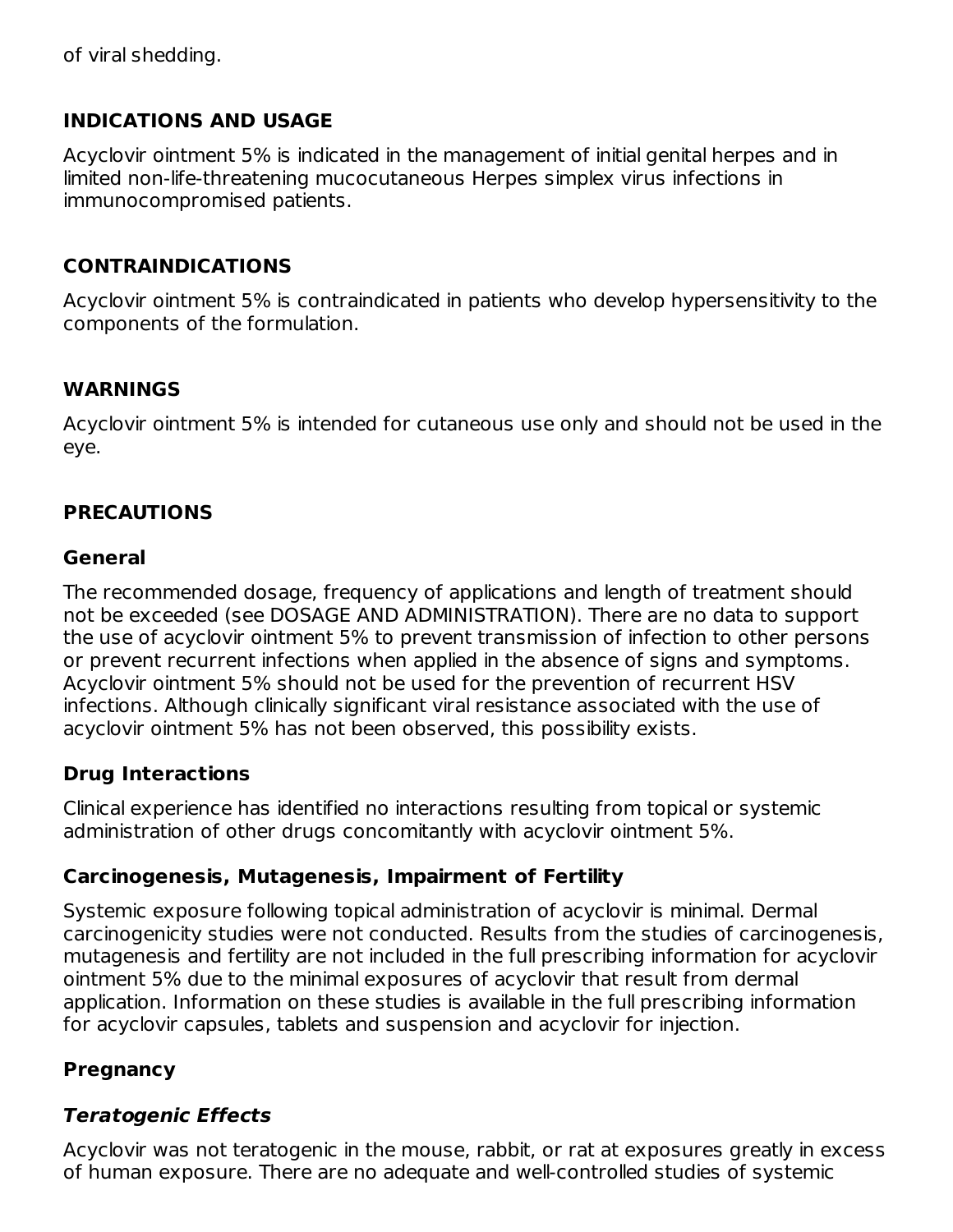acyclovir in pregnant women. A prospective epidemiologic registry of acyclovir use during pregnancy was established in 1984 and completed in April 1999. There were 749 pregnancies followed in women exposed to systemic acyclovir during the first trimester of pregnancy resulting in 756 outcomes. The occurrence rate of birth defects approximates that found in the general population. However, the small size of the registry is insufficient to evaluate the risk for less common defects or to permit reliable or definitive conclusions regarding the safety of acyclovir in pregnant women and their developing fetuses. Systemic acyclovir should be used during pregnancy only if the potential benefit justifies the potential risk to the fetus.

### **Nursing Mothers**

It is not known whether topically applied acyclovir is excreted in breast milk. Systemic exposure following topical administration is minimal. After oral administration of acyclovir, acyclovir concentrations have been documented in breast milk in 2 women and ranged from 0.6 to 4.1 times the corresponding plasma levels. These concentrations would potentially expose the nursing infant to a dose of acyclovir up to 0.3 mg/kg per day. Nursing mothers who have active herpetic lesions near or on the breast should avoid nursing.

### **Geriatric Use**

Clinical studies of acyclovir ointment did not include sufficient numbers of subjects aged 65 and over to determine whether they respond differently from younger subjects. Other reported clinical experience has not identified differences in responses between the elderly and younger patients. Systemic absorption of acyclovir after topical administration is minimal (see CLINICAL PHARMACOLOGY).

# **Pediatric Use**

Safety and effectiveness in pediatric patients have not been established.

# **ADVERSE REACTIONS**

In the controlled clinical trials, mild pain (including transient burning and stinging) was reported by about 30% of patients in both the active and placebo arms; treatment was discontinued in 2 of these patients. Local pruritus occurred in 4% of these patients. In all studies, there was no significant difference between the drug and placebo group in the rate or type of reported adverse reactions nor were there any differences in abnormal clinical laboratory findings.

# **Observed During Clinical Practice**

Based on clinical practice experience in patients treated with acyclovir ointment in the U.S., spontaneously reported adverse events are uncommon. Data are insufficient to support an estimate of their incidence or to establish causation. These events may also occur as part of the underlying disease process. Voluntary reports of adverse events that have been received since market introduction include:

**General:** Edema and/or pain at the application site.

**Skin:** Pruritus, rash.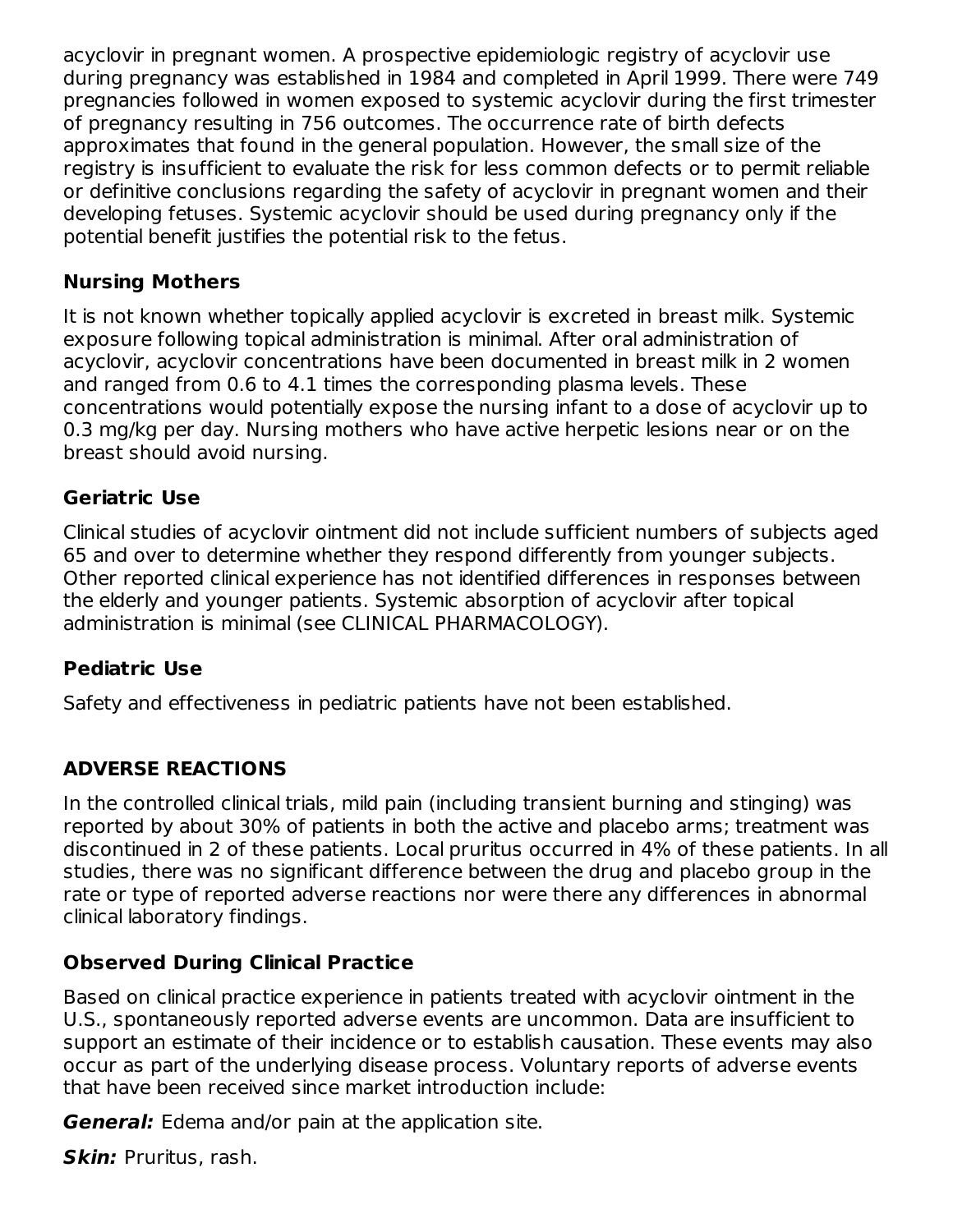### **OVERDOSAGE**

Overdosage by topical application of acyclovir ointment 5% is unlikely because of limited transcutaneous absorption (see CLINICAL PHARMACOLOGY).

# **DOSAGE AND ADMINISTRATION**

Apply sufficient quantity to adequately cover all lesions every 3 hours, 6 times per day for 7 days. The dose size per application will vary depending upon the total lesion area but should approximate a one-half inch ribbon of ointment per 4 square inches of surface area. A finger cot or rubber glove should be used when applying acyclovir ointment to prevent autoinoculation of other body sites and transmission of infection to other persons. **Therapy should be initiated as early as possible following onset of signs and symptoms.**

#### **HOW SUPPLIED**

Each gram of Acyclovir Ointment USP, 5% contains acyclovir USP, 50 mg in a polyethylene glycol base. Acyclovir Ointment USP, 5% is an opaque white to off-white ointment available as follows:

0378-8700-06 carton of one 15 g tube

0378-8700-49 carton of one 30 g tube

**Store at 20° to 25°C (68° to 77°F). [See USP Controlled Room Temperature.]**

#### **Store in a dry place.**

Manufactured for: **Mylan Pharmaceuticals Inc.** Morgantown, WV 26505 U.S.A.

Manufactured by: **Mylan Institutional Inc.** Sugar Land, TX 77478 U.S.A.

Revised: 7/2018 ACYCO:R4 1193.4

[pharmacode 1934]

#### **PRINCIPAL DISPLAY PANEL – 5%**

#### **NDC 0378-8700-06**

**Rx only**

**Acyclovir Ointment, USP**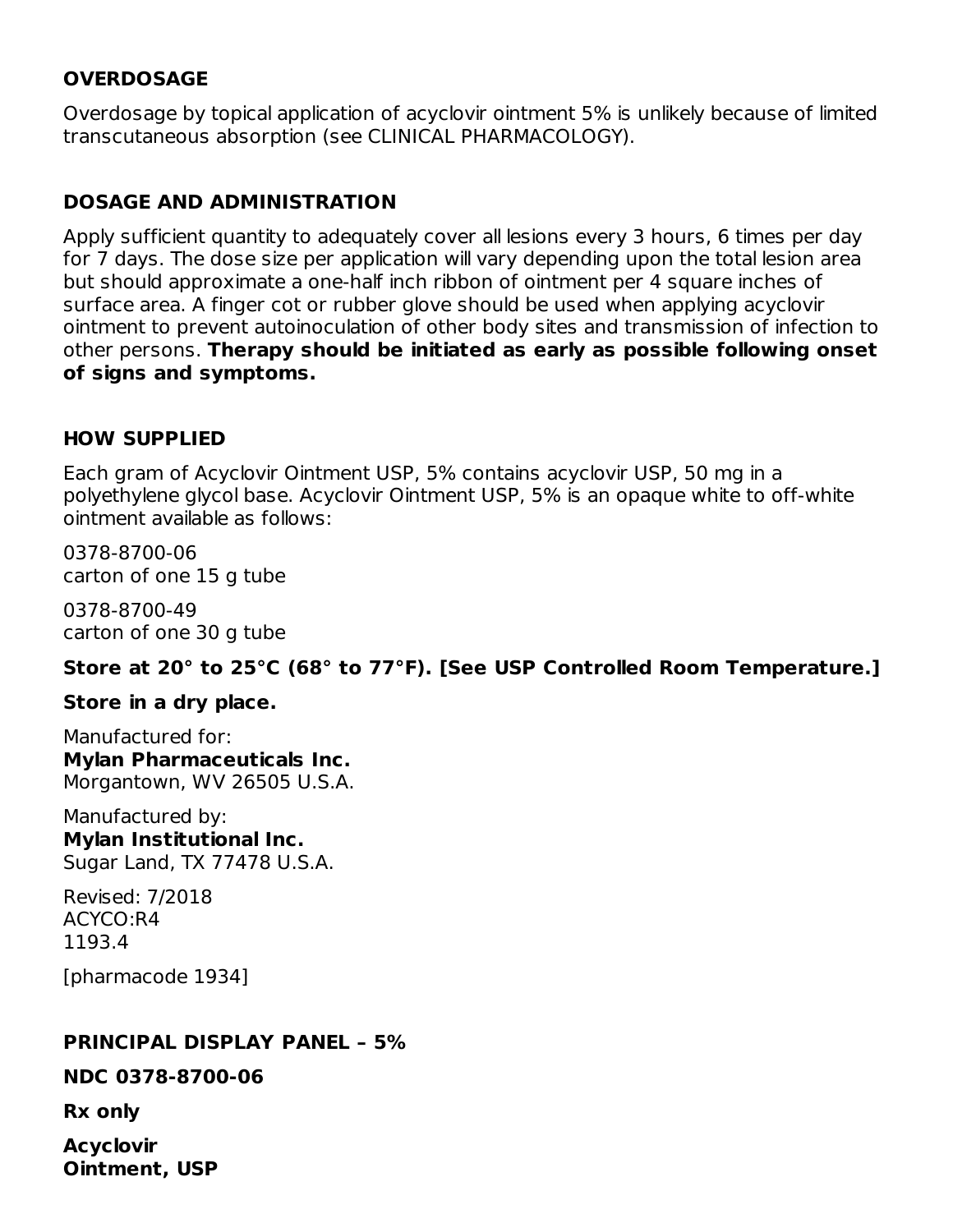### **5% 15 g**

Each gram contains acyclovir, USP 50 mg in a polyethylene glycol base.

**Usual Dosage:** Apply 6 times a day (every 3 hours) for 7 days. See prescribing information for dosage information.

### **Store at 20° to 25°C (68° to 77°F). [See USP Controlled Room Temperature.]**

#### **Store in a dry place.**

Manufactured for: **Mylan Pharmaceuticals Inc.** Morgantown, WV 26505 U.S.A.

#### **Mylan.com**

M:8700:06:1C:R4 1215.4



| <b>ACYCLOVIR</b>           |                         |                           |               |
|----------------------------|-------------------------|---------------------------|---------------|
| acyclovir ointment         |                         |                           |               |
|                            |                         |                           |               |
| <b>Product Information</b> |                         |                           |               |
| <b>Product Type</b>        | HUMAN PRESCRIPTION DRUG | <b>Item Code (Source)</b> | NDC:0378-8700 |